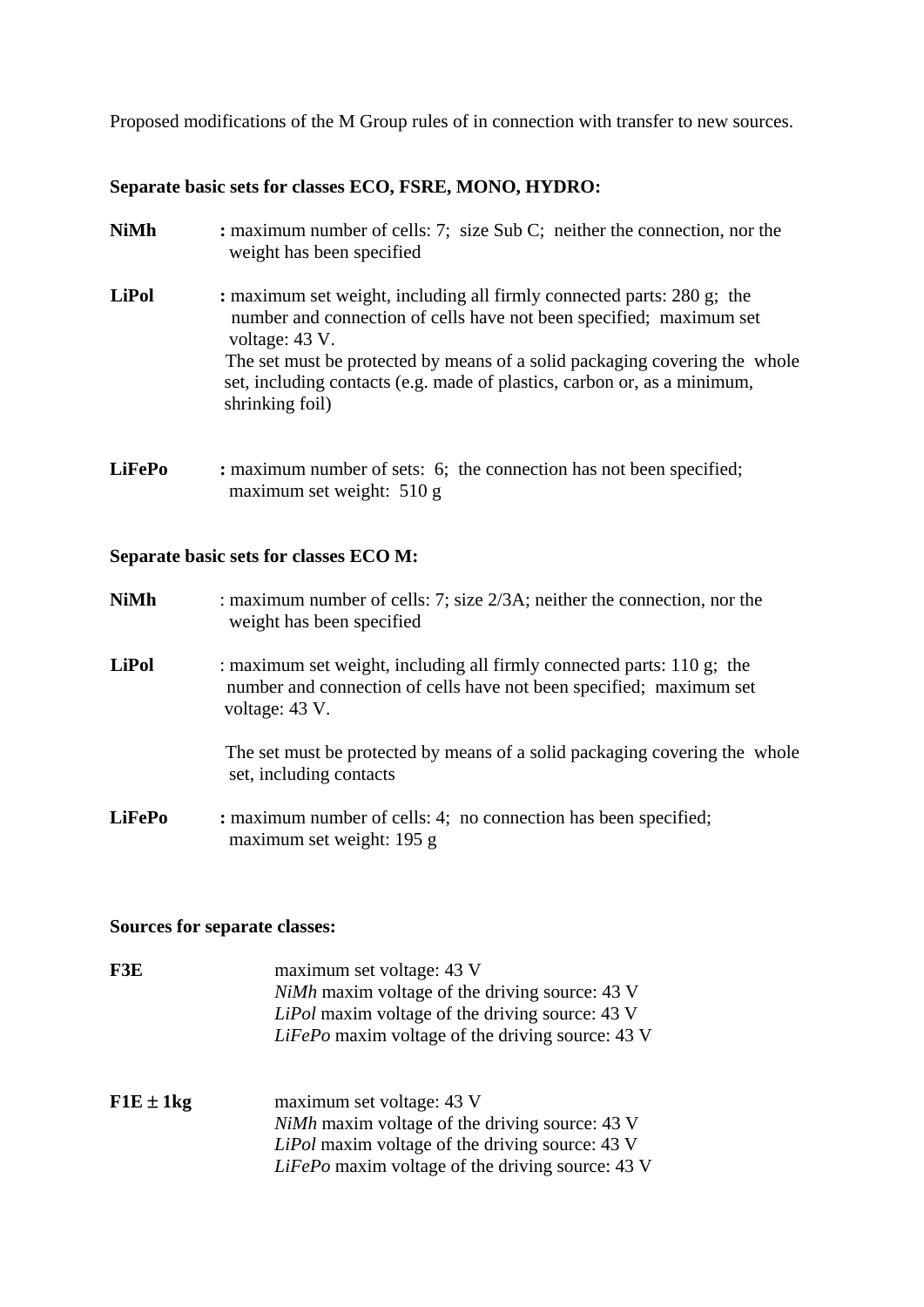| ECO M ST.,<br>ECO M EXP. | maximum set voltage: 43 V<br>NiMh. maximum 7 cells 2/3 A<br>LiPol maximum set weight, including all firmly connected parts: 110g;<br>any type of connection<br>LiFePo maximum 4 cells; maximum set weight, including all firmly<br>connected parts: 195g; any type of connection                                                                                                                                                                                                                                                                                                                 |
|--------------------------|--------------------------------------------------------------------------------------------------------------------------------------------------------------------------------------------------------------------------------------------------------------------------------------------------------------------------------------------------------------------------------------------------------------------------------------------------------------------------------------------------------------------------------------------------------------------------------------------------|
| ECO EXP.,<br>MONO 1,     | maximum set voltage: 43 V<br>NiMh 7 cells; size Sub C; neither the connection, nor the weight has<br>been specified                                                                                                                                                                                                                                                                                                                                                                                                                                                                              |
| <b>HYDRO1</b>            | LiPol maximum set weight, including all firmly connected parts: 280<br>g; any type of connection<br>LiFePo maximum 6 cells; maximum set weight, including all firmly<br>connected parts: 510 g; any type of connection                                                                                                                                                                                                                                                                                                                                                                           |
| MONO 2,<br><b>HYDRO2</b> | maximum set voltage: . 43 V<br>NiMh maximum 14 cells; size Sub C<br>LiPol maximum set weight, including all firmly connected parts: 560<br>g; any type of connection<br>LiFePo maximum 12 cells; maximum set weight, including all firmly<br>connected parts: 1020 g; any type of connection                                                                                                                                                                                                                                                                                                     |
| <b>FSRE</b>              | maximum total voltage of sets: 43 V<br>NiMh maximum 21 cells sized Sub C per run; replacement of individual<br>driving sets in the course of the driving time is allowed<br>(e.g. 3 times 7 batteries)<br>LiPol maximum total weight of cells per run, including all firmly<br>connected parts: 840; replacement of individual driving sets in the<br>course of the driving time is not allowed!!!<br>LiFePo maximum 18 cells with a total weight equal to 1,530g per run;<br>replacement of individual driving sets in the course of the driving time<br>is allowed. (e.g. 3 times 6 batteries) |

## **Justification:**

The source output in the case of LiPol is restricted by the specification of its maximum weight. Connection of separate cells should not be restricted in view of the efficiency of the whole driving unit and also in respect of the possibility to adapt the source to the existing equipment. Another reason is the impossibility to check the connection of enclosed sets of products, e.g. REEDY, LRP or NOVAK.

In case of multiple-cell classes the upper limit of voltage equal to 43 V must be maintained. The set weight is always specified, including all firmly connected parts, such as cables, connectors and the packaging itself. The packaging should cover the cells, including their connectors.